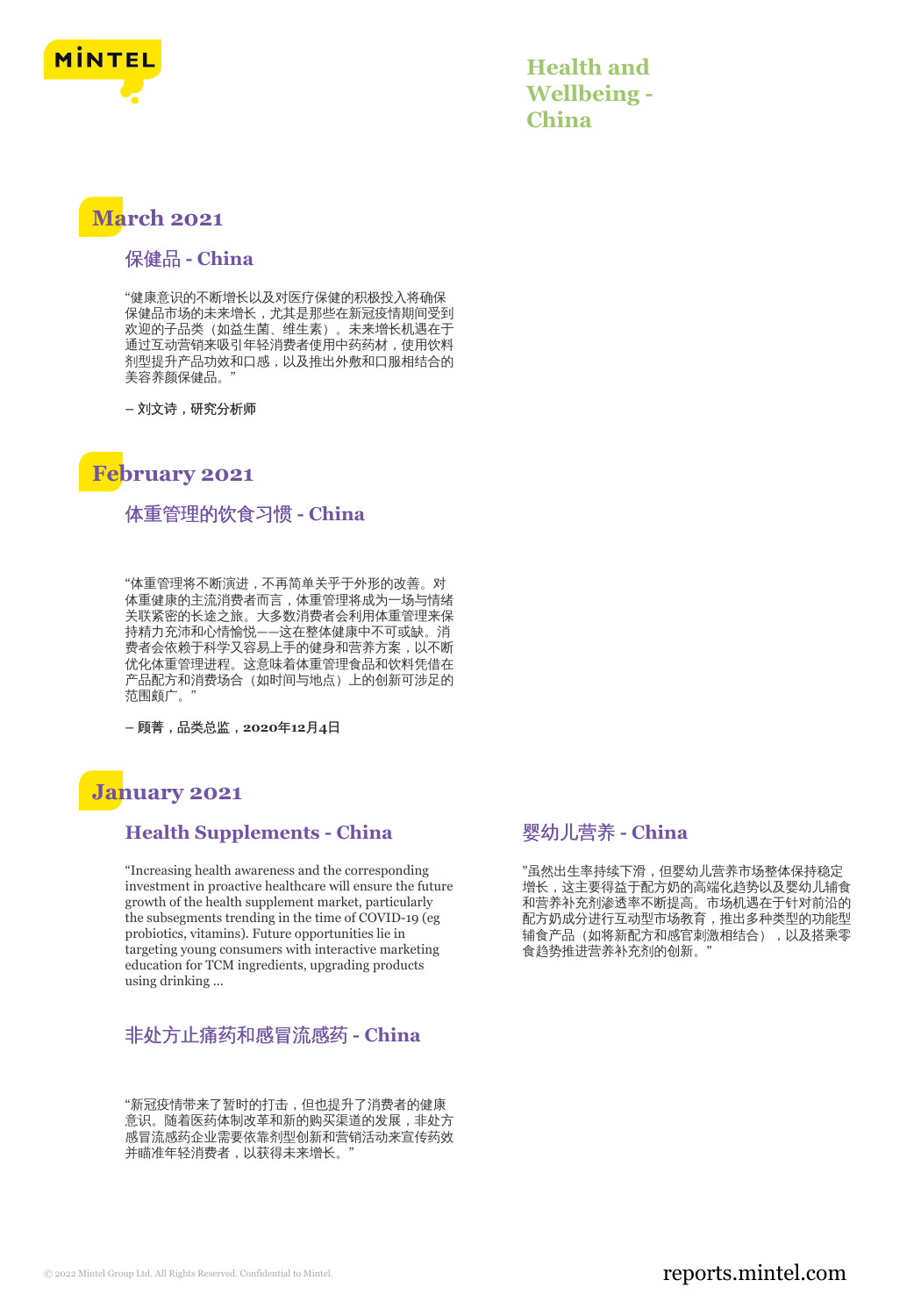

| <b>Health and</b>  |
|--------------------|
| <b>Wellbeing -</b> |
| China              |

**–** 顾菁,品类总监

# **December 2020**

### **Diet for Weight Management - China**

"Weight management will evolve to be more than simply improving the looks. It will become a long-term emotive journey for the mainstream healthy-weighted consumers. The majority will be managing their weight as an approach to trigger the feelings of being energetic and happy – an indispensable part of holistic wellbeing ...

### **OTC Analgesics and Cough, Cold and Flu Remedies - China**

"COVID-19 caused a temporary setback but also increased consumers' awareness of keeping healthy. Based on legislative reform and developing new purchase channels, OTC cold and flu medicine companies need to rely on innovation in product format and marketing activities to convey functionality and target young consumers to achieve future growth ...

# **November 2020**

### **Nutrition Knowledge - China**

"While consumers' demand for healthy eating remains high, their nutrition knowledge is also increasing. To further help consumers learn nutrition knowledge efficiently, brands could visualise their products' keyfeatured ingredients via front-of-pack design. Other opportunities lie in creating more types of "better-foryou" food and drinks (eg low sodium options), balancing taste ...

# **October 2020**

#### 情绪健康管理 - China インチング インストリック 健身人士 - China

### **Baby Nutrition - China**

"Although continuing to face a declining birth rate, the total baby nutrition market still maintains steady growth, mostly driven by premiumisation in IMF as well as increasing penetration of baby supplementary foods and baby health supplements. Opportunities lie in interactive marketing education for cutting-edge IMF formulae, category expansion to offer ...

# 营养认知 **- China**

"随着消费者对健康饮食的需求增加,他们的营养认知也 在增强。为了进一步帮助消费者有效地学习营养知识,品 牌可在包装正面直观地展现产品的主要特征成分。其他机 会包括推出更多种类的健康食品和饮料(例如低钠的选 择),平衡纵享品类的口味、价格和营养(例如低价、小 包装),,以及提升特殊饮食理念的时尚度、口味和健康功 能。此外,消费者将更依赖个性化的营养解决方案来实现 其健康饮食目标(例如将生化检测与健康饮食计划相结 合)。相关服务提供商可挖掘这一领域的机会在未来的市 场中蓬勃发展。"

**–** 刘文诗,研究分析师,**2020**年**10**月**23**日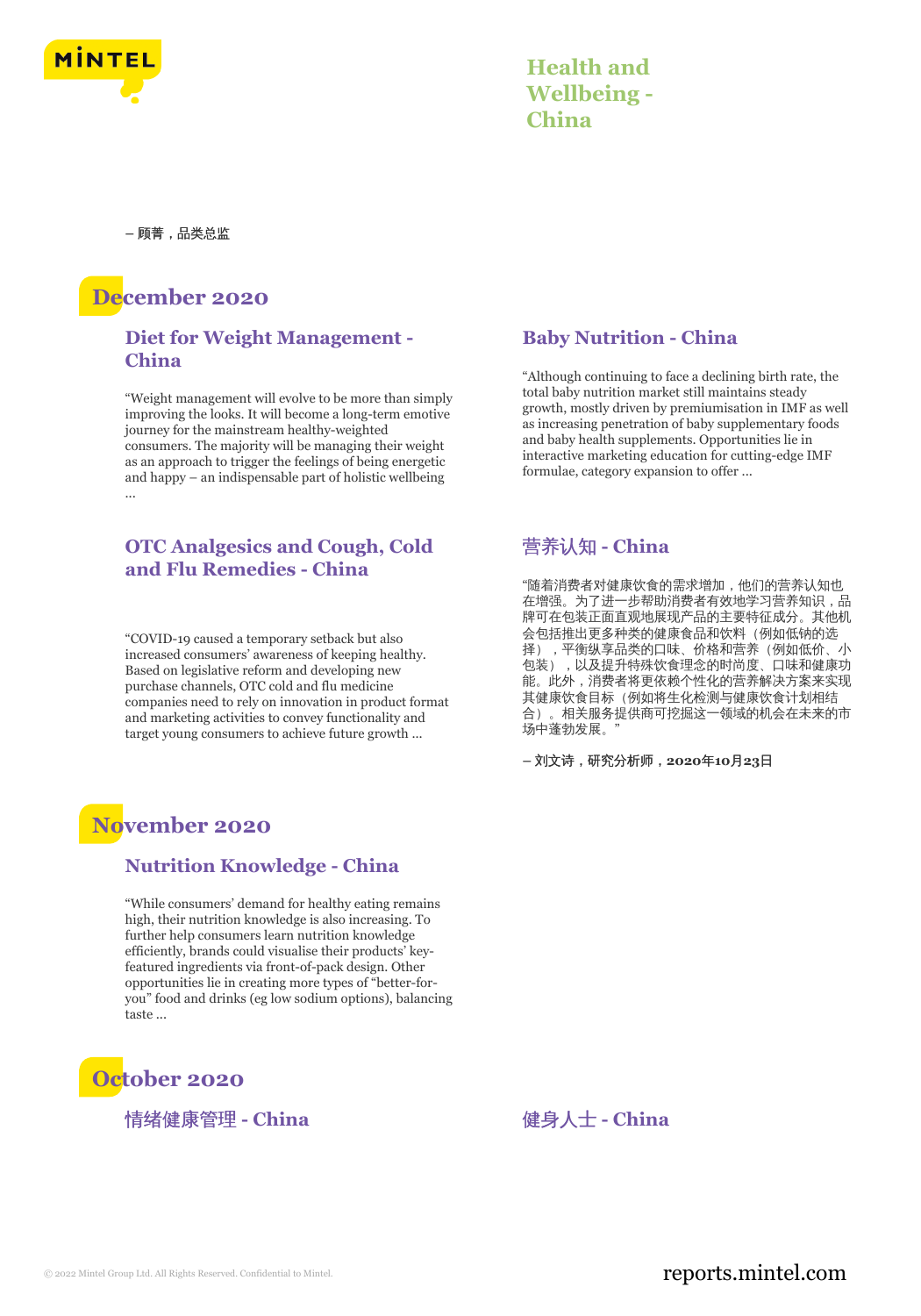

| <b>Health and</b>  |
|--------------------|
| <b>Wellbeing -</b> |
| China              |

"多数中国消费者认为自己有情绪健康问题。压力和疲倦 是提及率高的情绪问题,经济压力和工作量大也是提及率 高的情绪问题来源。虽然消费者情绪健康情况不乐观,但 是,积极的自我情绪评估意味着情绪问题将得到更积极的 管理。品牌的发展机遇在于提供更具体的解决方案,而不 是笼统宣称能提升心情。具体而言,品牌可应对短期的压 力和睡眠问题,或者长远来看,将情绪问题和具体人群的 健康问题联系在一起。品牌也可提供有意义的理由来鼓励 消费者参与人际沟通,而非简单地说服消费者走出舒适 圈。同时,品牌也可使用更温情的营销沟通手段,如营造 一种享用产品的仪式感。"

**–** 刘文诗,研究分析师

#### **Managing Emotional Wellbeing - China**

"The majority of Chinese believe that their emotional health is not in good form, driven by high incidence of stress and fatigue, as well as growing financial pressures and increasing workload. Despite this pessimism, proactive self-evaluation drives up better selfmanagement. Opportunities lie in providing more detailed solutions rather than a ...

# **September 2020**

#### **The Fitness Consumer - China**

"The outbreak of COVID-19 has brought more opportunities to the fitness industry in China than challenges. Wellbeing, experience and technology will be the key consumer trend drivers. Consumers will look for fitness solutions in everything they do. Meanwhile the purpose of doing fitness activities is not just for physical wellbeing ...

**August 2020**

#### **Gut Health Management - China**

"Consumers' preference for holistic natural approaches drives growth for functional food and drink and presents challenges for supplements in the gut health management market. Opportunities lie in category expansion to offer various "better-for-gut health" food and drink choices (eg a mix of both healthy and indulgence options), as well as ...

"对中国健身行业来说,新冠疫情带来的机遇大于挑战。 身心健康、体验和科技将会是关键消费者驱动力。消费者 会从自己日常所做的每件事中寻求健身方案。同时,健身 的目的不仅是增强体质,还有情绪管理(如远离压力)。 此外,消费者会进一步依赖科技更好地了解自己,并更高 效地达成健身效果。品牌可把握住这些领域的机遇,从而 在未来市场中蓬勃发展。"

**–** 顾菁,品类总监

#### 肠道健康管理 **- China**

"消费者对天然的、全方位提升健康的方式偏好推动了肠 道健康相关功能性食品饮料的增长,并对保健品带来挑 战。市场机遇在于扩大品类,提供各种"有益肠道健康"的 食品饮料(如兼具健康和纵享的选择),以及由更高端的 产品需求所驱动的保健品创新(如对新场合和新配方的兴 趣)。此外,消费者越来越关注心理健康,尤其是在新冠 疫情后。这表明聚焦有关肠脑轴的消费者教育,从长远来 看,可能会进一步推动肠道健康管理市场的增长。"

**–** 刘文诗,研究分析师,**2020**年**8**月**7**日